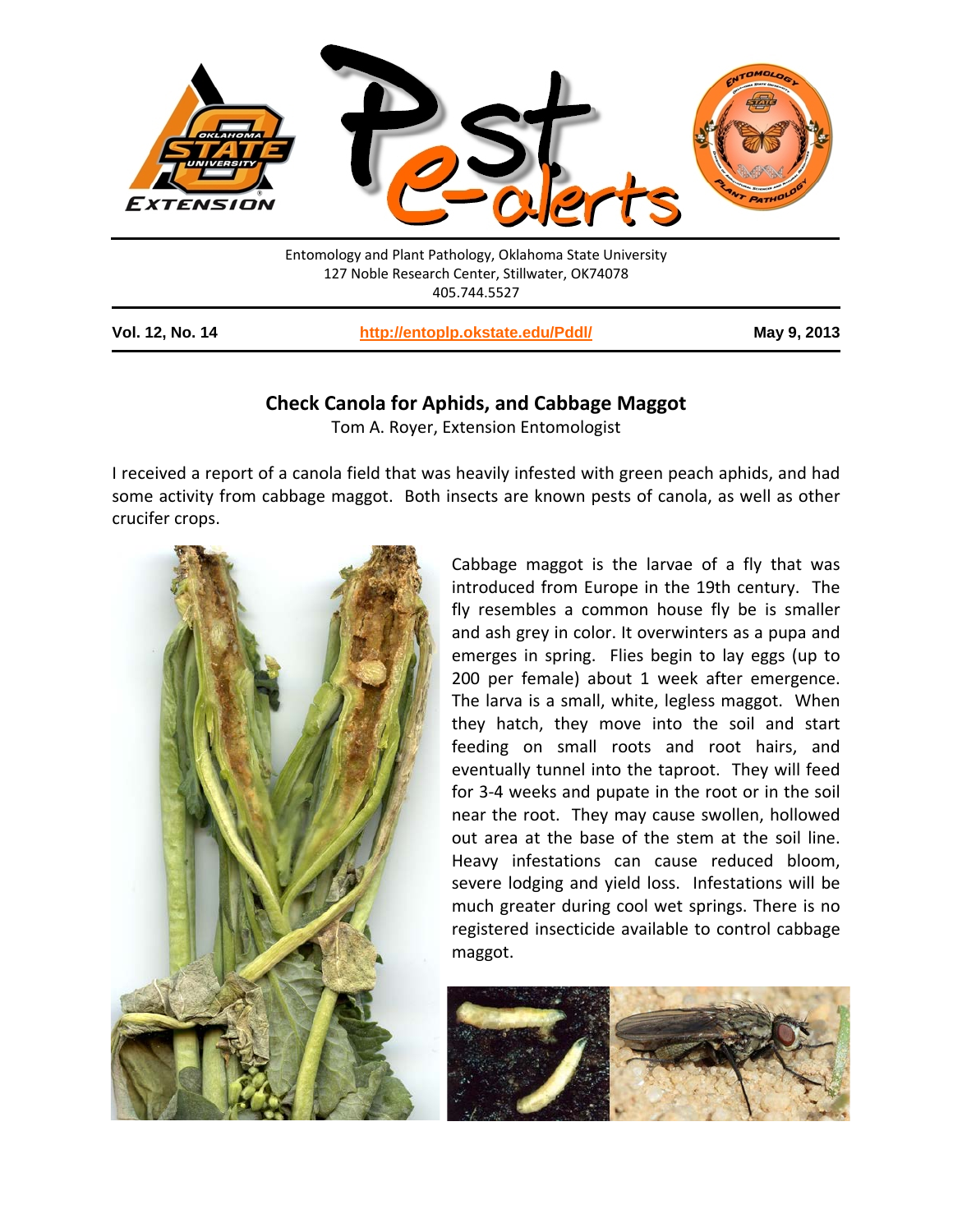Green peach aphids are pale green to yellow (and sometimes pink) with long cornicles and antennae and measure 1/8 inch. Adults may be winged or wingless. They feed on more than 40 plant families, including many vegetable and fruit crops (and canola!). Scout for green peach aphids by looking on the underside of the leaves. Treatment threshold is 100 aphids per plant. Green peach aphids are notorious for developing resistance to insecticides, particularly pyrethroids, which are the primary registered insecticides for use in canola. The only other nonpyrethroid insecticide registered for aphid control is methyl parathion. It will be beneficial to use a ground applicator to apply an insecticide with increased spray volume. Therefore, select the high end of any labeled rates AND apply at maximum gallonage to ensure thorough coverage. This will reduce the possibility poor control. Current recommendations for control of aphids in canola are listed in [CR-7667,](http://pods.dasnr.okstate.edu/docushare/dsweb/Get/Document-3045/CR-7667web2011.pdf)  [Management of Insect and Mite Pests in](http://pods.dasnr.okstate.edu/docushare/dsweb/Get/Document-3045/CR-7667web2011.pdf)  [Canola.](http://pods.dasnr.okstate.edu/docushare/dsweb/Get/Document-3045/CR-7667web2011.pdf)





## **The British Invade Oklahoma Wheat; but it's NOT the Beatles!**

\_\_\_\_\_\_\_\_\_\_\_\_\_\_\_\_\_\_\_\_\_\_\_\_\_\_\_\_\_\_\_\_\_\_\_\_\_\_\_\_\_\_\_\_\_\_\_\_\_\_\_\_\_\_\_\_\_\_\_\_\_\_\_\_\_\_\_\_\_\_\_\_\_\_\_\_\_\_

Tom A. Royer, Extension Entomologist

I received an e-mail from Wes Lee, Extension Educator in McClain County, asking me to help identify some aphids that that were found wandering around on the flag leaves of wheat plants. The next day received a call from a producer in Grant County asking about some